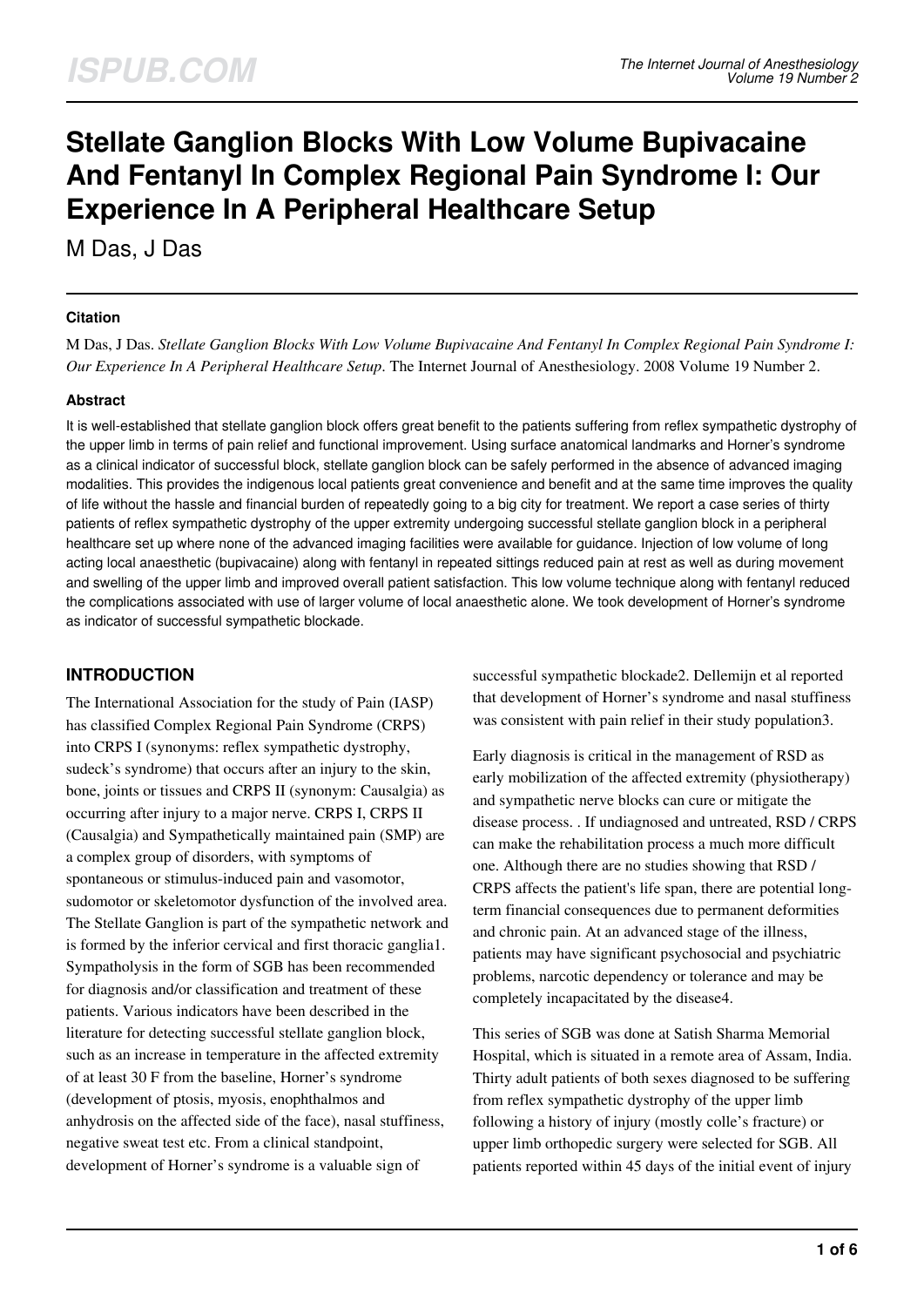or surgery (mostly referred by the orthopedic surgeon).

Inclusion criteria: ASA grade I and grade II patients, patients willing to undergo multiple sittings of stellate ganglion block.

Exclusion criteria: ASA grade III or more, patients with coagulopathy, allergy to local anaesthetic agents, uncontrolled blood sugar.

Median age of presentation was 55 years (range 45 to 72 years). Out of the total 30 patients, 24 were female.

#### **PREPARATIONS**

In the first visit, thorough medical history, including history of allergy was elicited and examination of the effected extremity was carried out. The degree of pain was recorded on a Visual Analog Scale (VAS score) both at rest and on movement. The range of movement of the extremity (metacarpophalangeal & interphalangeal joints), presence of swelling, skin changes in the form of shininess and loss of hair were noted in the history sheet (Fig. 1)

#### **Figure 1**

Figure 1: Presentation of CRPS I in a patient showing tissue edema and restriction of movement.



As a routine, hemoglobin percentage, fasting blood sugar, bleeding time and clotting time were done. Five patients needed optimization of their blood pressure and 3 patients needed insulin treatment prior to the block. Patients were explained about the nature of his/her illness and the various treatment modalities available. They were also educated about stellate ganglion block and its advantages, limitations and side effects. A written consent was taken. They were kept nil by mouth 6 hours prior to the block and admitted on the morning as a day care. Tablet alprazolam 0.5 mg was

given orally two hours prior to the procedure.

#### **MATERIAL AND METHOD**

Patient is taken to the operation theatre. Basic monitoring devices used were electrocardiogram, blood pressure and pulse oxymetry (both attached to the unaffected limb). An 18 G intravenous cannula was secured on the normal side and maintenance fluid started. Emergency drugs were kept ready along with instruments to secure the airway in case of an emergency. The patient is placed in the supine position with the neck slightly extended and the head rotated slightly to the opposite side. Skin preparation was done with providone iodine and spirit. One ml of lignocaine 2% was used for local skin infiltration to raise a wheal using a 26G hypodermic needle. A 10 cc non-luer lock syringe was charged with 5 ml of bupivacaine  $0.25\%$  and  $0.5\%$ fentanyl. Another 2 cc syringe was loaded with 1 cc of lignocaine 2% with adrenaline 1 in 2 lac solution to be used as test dose. Two fingers are used to palpate the cricoid cartilage and then swept laterally and dorsally while displacing the carotid sheath laterally. After identifying the C6 tubercle, the two fingers are spread apart in a cranial and caudal direction. The needle is placed between the two spread fingers and advanced to contact the transverse process of C6. The needle is then withdrawn 1-2 mm and held immobile. The test dose is injected after negative aspiration. Any significant change in heart rate and blood pressure was noted to rule out intravascular injection into the vertebral artery. This test dose was followed by injection of 5 ml of bupivacaine and fentanyl 0.5 μ/kg solutions. Immediately after the block, the patient is placed in the sitting position to facilitate the spread of local anaesthetic inferiorly to the stellate ganglion. The onset of Horner's syndrome was taken to be the indicator of a successful block. Horner syndrome was noted as early as 3 minutes after the block and in case it does not appear till 10 minutes, another attempt was made using the same drug. In total 3 patients required 2nd attempt at SGB to attain Horner syndrome.

Patient was observed for 3 hr after the block and VAS score noted after half hour and 2 hrs of the procedure. Before discharge the patient took water and then a glass of juice with the help of a straw. The standard discharge advices were:

- A responsible adult must drive the patient home.
- Not to drive or operate machinery for at least 24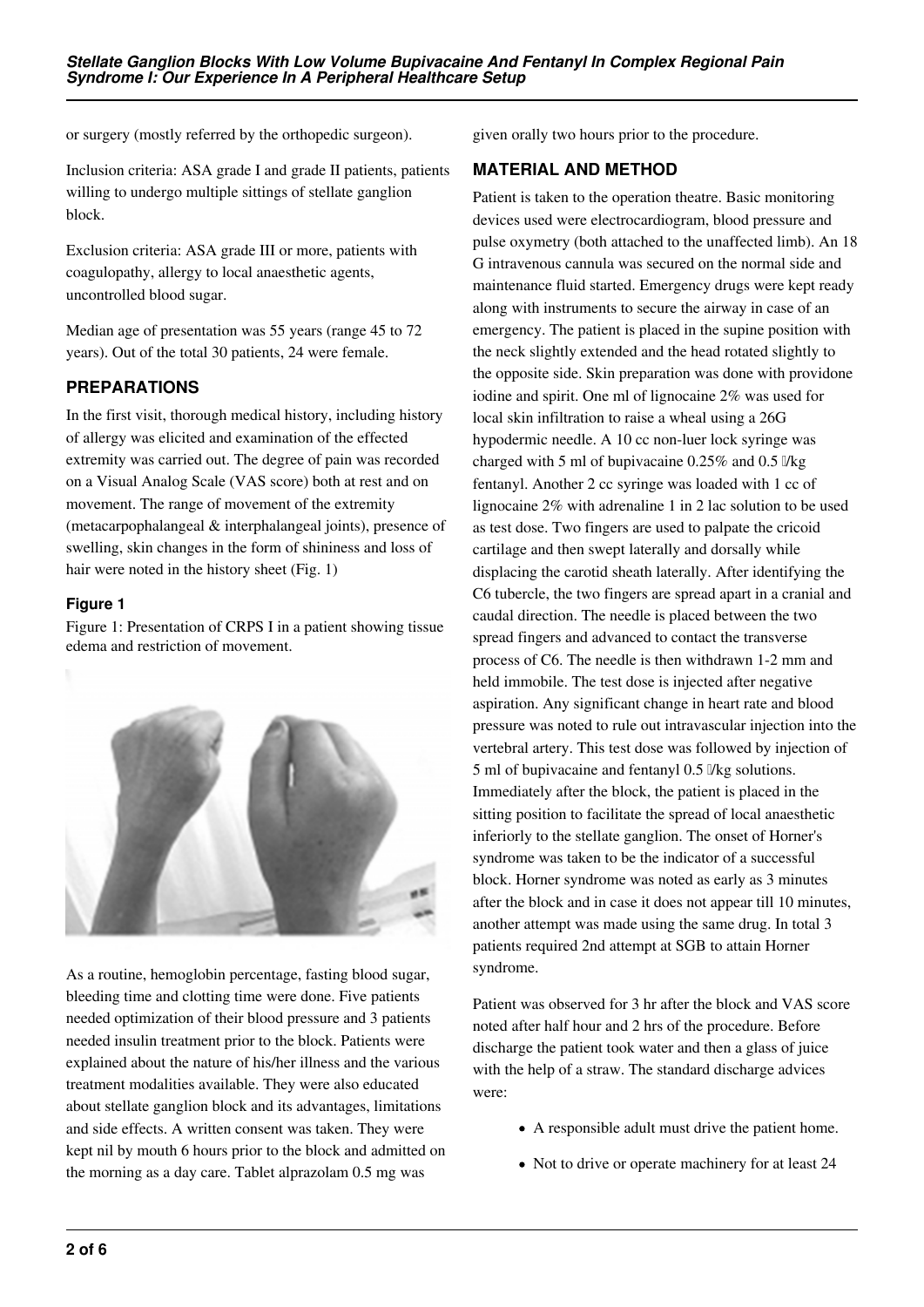hours after the procedure.

- Home physiotherapy and warm water bath of the effected limb.
- To immediately come to the hospital in case of development of difficulty in breathing, such as shortness of breath or pain when breathing or severe swelling of the neck.

Blocks were performed every second or third day for first 7 blocks depending upon the response.

## **RESULT**

Parameters noted on subsequent visits and after each block were:

- 1. Change in VAS score both at rest and on movement.
- 2. Decrease in edema
- 3. Increase in range of movement
- 4. Overall patient satisfaction
- 5. Any untoward side effect.

We observed significant improvement in pain score (as assessed by VAS) and range of movement of the affected extremity. Full range of movement could be achieved in 22 patients. The remaining eight patients could achieve almost 70% to 80% of the full range of movement, which was quite encouraging for us. There was greater than 70% reduction in edema of the extremity at the end of three weeks (Fig. 2)

## **Figure 2**

Figure 2: The same patient of figure 1 one month after multiple sittings of stellate ganglion block.



As far as the side effects are concerned, we observed hoarseness of voice in 12 patients and cough in 11 patients. These symptoms subsided automatically after a few hours.

## **DISCUSSION**

Pathogenesis of CRPS has been variously attributed to injury to central or peripheral neural tissue5, tonic activity in myelinated mechanoreceptor afferents6, abnormality in the peripheral nervous system and elevated levels of soluble tumor necrosis factor- alpha activity in patients with polyneuropathy with allodynia7 . The upper extremities are more likely to be involved than the lower with a predilection to the female population (60-80% of cases)8. Approximately 20 percent of the patients who present with the diagnosis of CRPS have a history of prior surgical procedures, primarily orthopedic, in the affected region9. As per the guidelines of the International Association for the study of Pain (IASP) the diagnosis of CRPS I (RSDS) can be made in the following context: a history of trauma to the affected area associated with pain that is disproportionate to the inciting event plus one or more of the following:

- Abnormal function of the sympathetic nervous system
- Swelling (edema)
- Movement disorder
- Changes in tissue growth (dystrophy and atrophy).

If there is an identifiable nerve injury than the diagnosis falls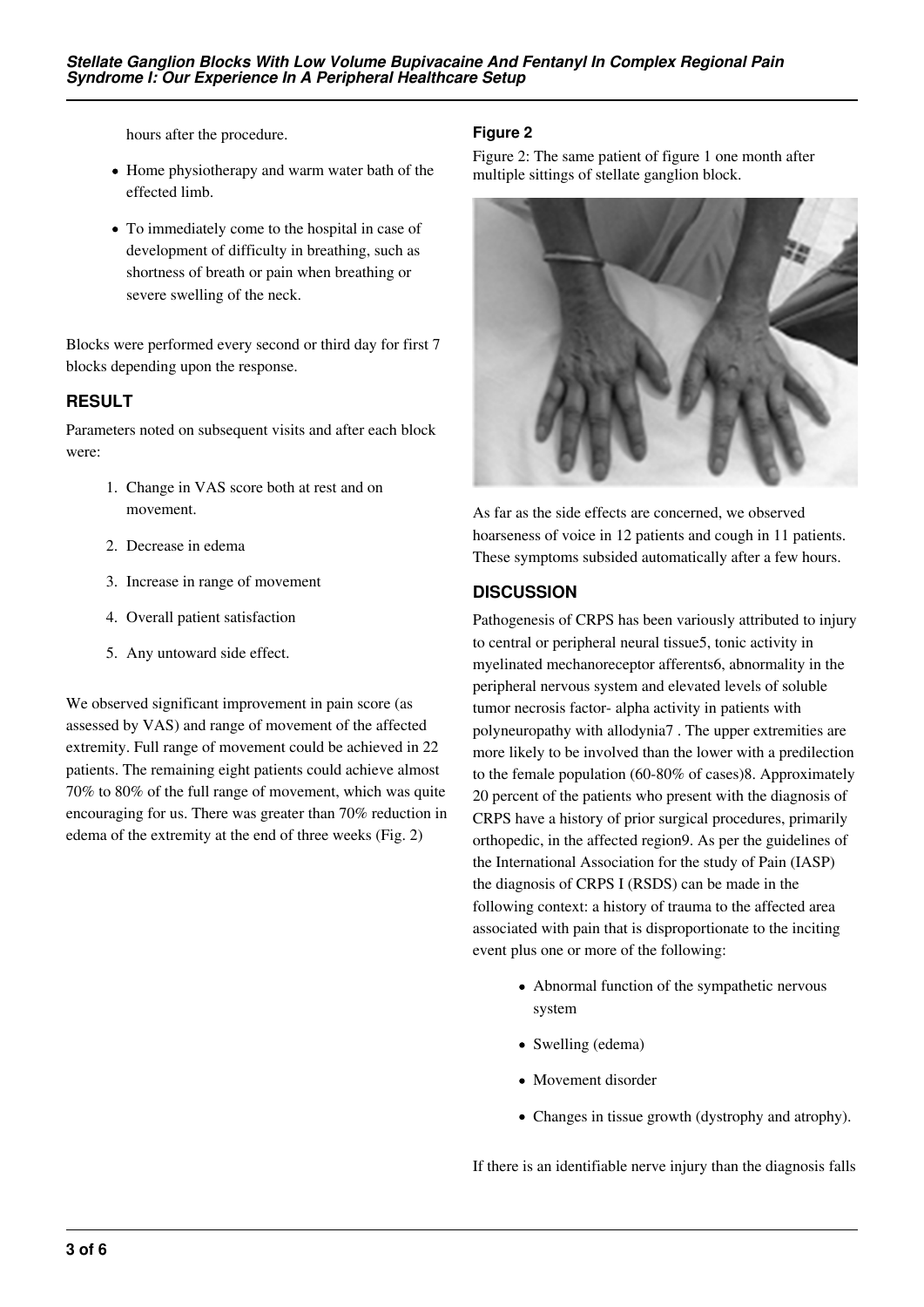into CRPS II (Causalgia). Lankford has suggested some secondary characteristics of CRPS such as demineralization and osteoporosis, sudomotor changes (hyperhidrosis, dryness), temperature difference between affected and unaffected extremities, vasomotor instability, erythema, glossy shiny appearance of skin etc10. Many patients with CRPSI/RSDS will exhibit some type of movement disorder ranging from strength reduction (78%) to tremor (25-60%) to myoclonus and dystonia. Initially, RSD/CRPS symptoms are generally localized to the site of injury. As time progresses, the pain and symptoms tend to become more diffuse. Three patterns of spreading symptoms in RSD/CRPS has been described: A "continuity type" of spread where the symptoms spread upward from the initial site, e.g. from the hand to the shoulder; a "mirror-image type" where the spread was to the opposite limb and an "independent type" where symptoms spread to a separate, distant region of the body11. This type of spread may be spontaneous or related to a second trauma.

The stellate ganglion receives afferent signals from the paravertebral sympathetic chain and provides sympathetic efferents to the upper extremities, head, neck and the heart. SGB is indicated in RSD and Raynaud syndrome of the upper extremities, herpes zoster of the face or neck, hyperhydrosis of the neck and upper extremity pain due to arterial insufficiency. The volume of local anaesthetic used during SGB varies from 5-20 ml as per the literature. Feigl GC et al in 2007 demonstrated by computed tomography in cadavers that the use of 5 ml of local anaesthetic solution results in an almost ideal vertical distribution. He observed that high volume of local anaesthetic (10 ml and 20 ml) might lead to extensive and uncontrollable spread to various regions of the neck12. Image guided (fluoroscopic, computed tomography) SGB have the advantages of increased safety and accuracy compared to blind injections and the ability to use smaller volume of local anesthetics.

Ganglionic local opioid application (GLOA) has been utilized as a treatment of neuropathic and sympatheticallymediated pain syndromes. Although there are various reports of the beneficial use of fentanyl in SGB13, 14 , nothing could be found in the literature about the dose of fentanyl.

# **CONCLUSION**

Type I CRPS remains largely a clinical diagnosis and depends very much on the exclusion of correctable causes. Early recognition and aggressive physiotherapy with adequate pain relief is important for a better outcome. So, it is of paramount importance that effected patients get the necessary treatment as early as possible. Orthopedicians and primary physicians should refer these patients to the pain specialist as early as possible. We have found that if adequate knowledge of the block and technical skill along with resuscitation facilities are available, SGB can be successfully performed using clinical parameters at remote areas also. We realized that there is a high probability of these patients not going to a far away place where high-end pain set-ups are available because of psychosocial, financial and various other issues. As a result they may suffer from permanent disability.

It's just a matter of bringing supportive health care to the doorstep.

## **CORRESPONDENCE TO**

Dr. Mitul Das Clinical Associate, Department of Critical Care Medicine, Fortis Flt Lt Rajan Dhall Hospital, Vasant Kunj, New Delhi-70. Email: drmituldas@gmail.com

#### **References**

1. Wong W. Spinal nerve blocks. In: Williams AL, Murtagh FR, eds. Handbook of iagnostic and Therapeutic spine procedures. St Louis, Mo: Mosby; 2002: 20-40. 2. Winnie AP, Ramamurthy S, Durrani Z, et al. Pharmacologic reversal of Horner's syndrome following stellate ganglion block. Anesthesiology. 1974; 41: 615-7. 3. Dellemijn PL, Fields HL, Allen RR, et al. The interpretation of pain relief and sensory changes following sympathetic blockade. Brain 1994; 117: 1475-87. 4. Anthony F. Kirkpatrick. Reflex Sympathetic Dystrophy / Complex Regional Pain Syndrome (RSD / CRPS). International research foundation for RSD/CRPS, Clinical practice guidelines, 3rd edition. 5. Schwartzman RJ. Reflex sympathetic dystrophy. Curr Opin Neurol Neurosurg. Aug 1993; 6 (4): 531 –6. 6. Roberts WJ. A hypothesis on the physiological basis for causalgia and related pains. Pain. Mar 1986; 24 (3): 297-311 7. Maihofner C, Handwerker HO, neundorfer B, Berklein F. Mechanical Hyperalgesia in complex regional pain syndrome: a role for TNF-alpha? Neurology. Jul 26, 2005; 65(2): 311-3. 8. Stanton-Hicks M. Complex regional pain syndrome. Anesthesiol Clin North America. Dec 2003; 21(4): 733-44. 9. Pak TJ, Martin GM, Magness JL, Kavanangh GJ. Reflex sympathetic dystrophy. Review of 140 cases. Minn Med 1970; 53: 507-12]. 10. Lankford LL. Reflex sympathetic dystrophy. In: Hunter JM, et al, eds. Rehabilitation of the Hand, Mosby-Year

Book; 1990: 763-86. 11. Maleki Jahangir, LEBEL Alyssa A., BENNETT Gary J., SCHWARTZMAN Robert J. Patterns of spread in complex regional pain syndrome, type I (reflex sympathetic dystrophy). Pain 2000, vol. 88, no3, pp. 259-266. 12. Feigl GC, Rosmarin W, Stelzl A, Weninger B, Likar R. Comparison of different injectable volumes for stellate ganglion block: An anatomic and radiologic study. Reg Anesth Pain Med 2007. May-Jun; 32(3):203-8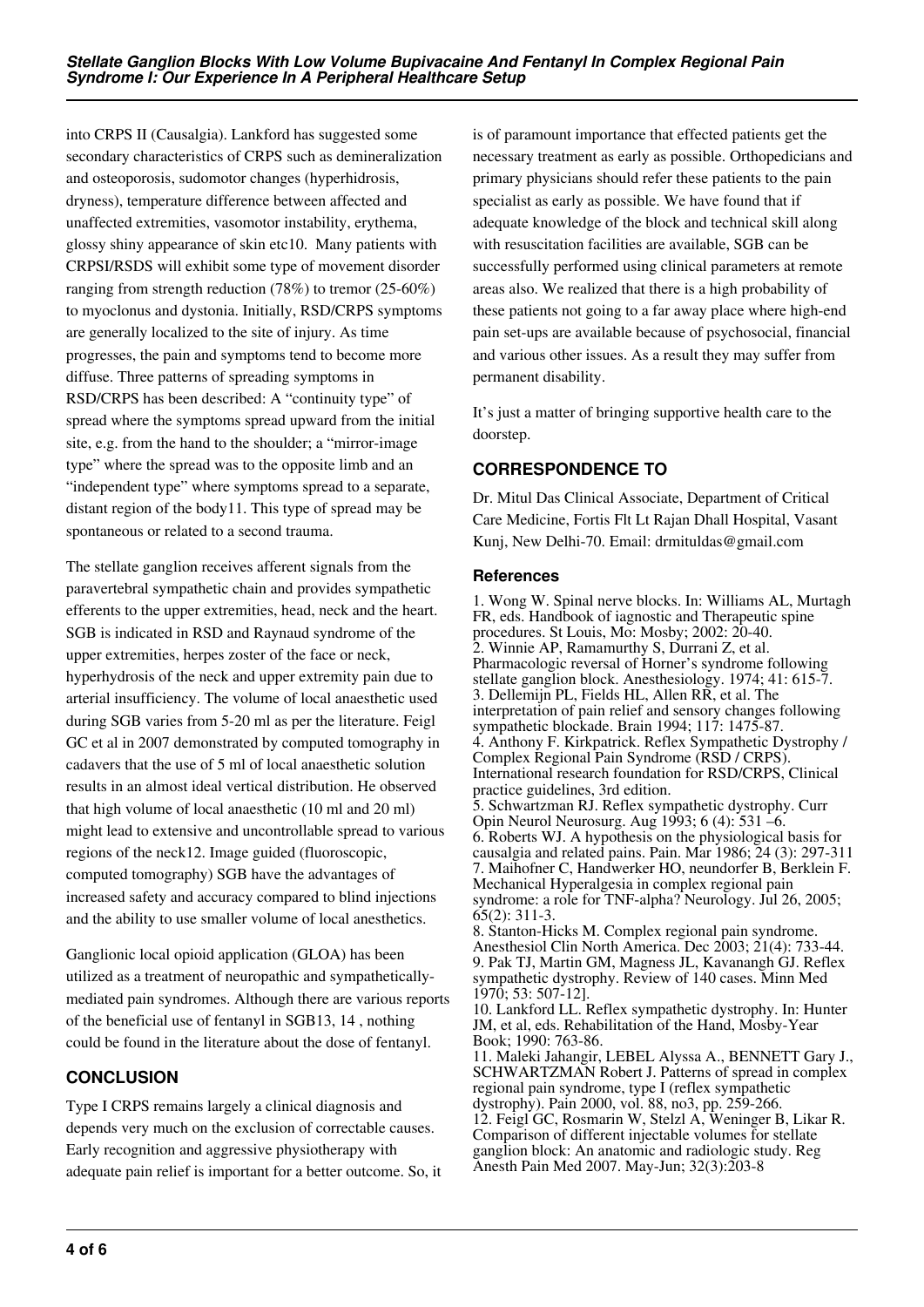13. Fine PG, Ashburn MA. Effect of stellate ganglion block with fentanyl on postherpetic neuralgia with a sympathetic component. Anesth Analg. 1988 Sep 67 (9): 897-9

14. M R Wassef. Phantom pain with probable reflex sympathetic dystrophy: efficacy of fentanyl infiltration of the stellate ganglion. Reg Anesth; 22 (3): 287-90